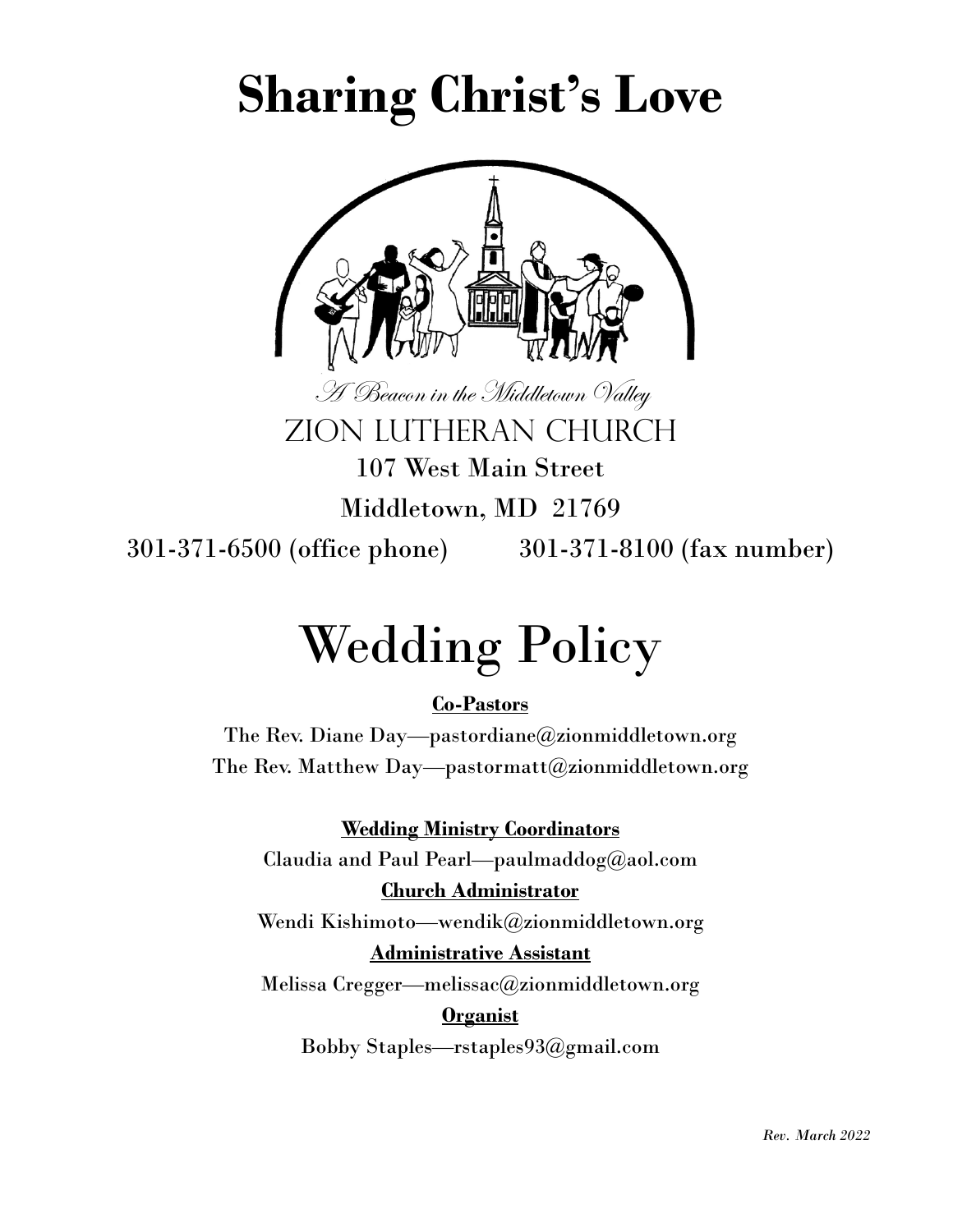#### **TO THE COUPLE**

Your wedding is one of the most important events of your life. We at Zion Lutheran Church are pleased to share this happy occasion with you and want to do everything possible to make it a meaningful experience for you.

Your desire to have a church wedding indicates that you see marriage as a commitment made before God with Christ as the center of your wedding service. We hope that the policies in this booklet will help make planning easier for your wedding.

We are eager to help you prepare for your marriage. You will meet with a pastor three times for pre-marital conversations related to the ways you care for your lifelong relationship. You will also meet with our wedding ministry coordinators to discuss the details of your wedding.

Our hope and prayer for you is that you will grow together in Christ's love.

### **ARRANGING FOR THE WEDDING SERVICE**

As soon as you have a wedding date in mind, contact the Church Office at 301-371-6500 or office@zionmiddletown.org. No other arrangements should be made until the required request form is received and the date and time are on the church calendar and approved by the pastors.

#### **MEETING WITH THE PASTORS**

In preparation for both the wedding and your marriage, you will meet with the pastors for three, one-hour sessions. The pastor will contact you to schedule your first appointment soon after your wedding date is secured. At this first meeting, you will begin to discuss some of the aspects of your wedding ceremony and begin pre-marital counseling.

### **WEDDING MUSIC**

It is standard policy for Zion's organist or someone approved by the Worship and Music Committee to play for all weddings. The church organist, Bobby Staples, will give guidance in selecting appropriate wedding music and, should it be desired, assist in securing the services of other musicians.

All music, including that of a soloist, is to be cleared with the church organist and pastors at least four weeks prior to the wedding.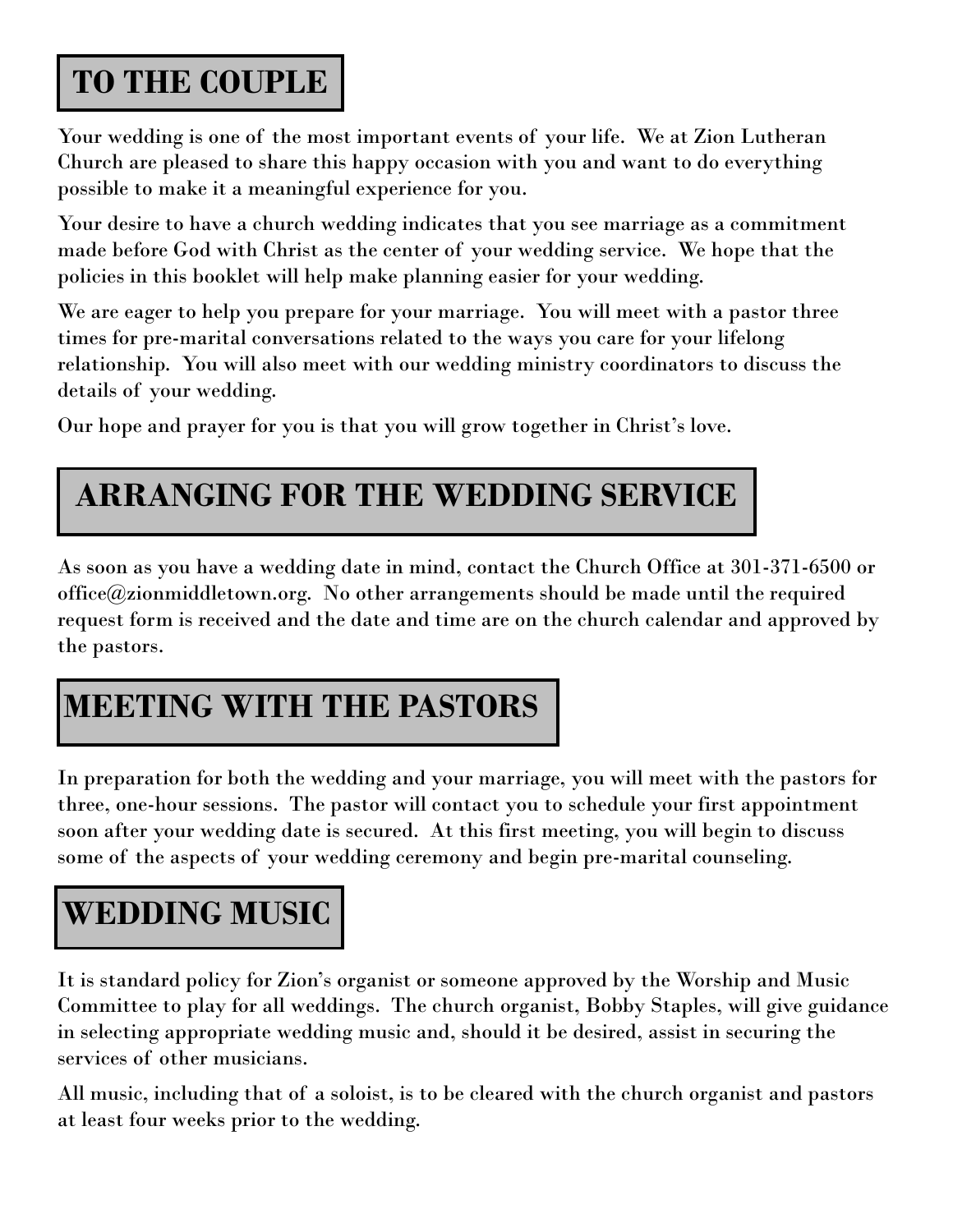### **WEDDING MINISTRY COORDINATORS**

To facilitate the coordination of all details between the couple, Zion, and pastors require the use of Zion's wedding ministry coordinators. A pre-wedding meeting will be scheduled between the couple and the wedding coordinators. Zion's wedding coordinators are present at the rehearsal and on the wedding day. They will coordinate with the wedding party and guests, as well as securing the facility following the wedding ceremony. If an outside wedding coordinator is used, they will be under the direction of Zion's wedding coordinators and pastors for the wedding ceremony and/or rehearsal.

### **PHOTOGRAPHY/VIDEOGRAPHY**

It is Zion's policy to not permit flash photos during the ceremony. Natural light photos may be taken from the back or the balcony of the sanctuary during the wedding ceremony. If the photographer is disruptive, they may be asked to stop during the ceremony. No flash photos may be taken during the wedding.

After the wedding, photos may be posed in the chancel. Photographers should see the pastor or wedding coordinators before the wedding to review Zion's policies. Videotaping of the wedding is permitted.

#### **FLOWERS AND DECORATIONS**

Should you wish to place flowers on the altar for your wedding, vase liners are available for you to take to your florist. Our wedding coordinators will discuss decorating possibilities with you. The color of the altar paraments will remain the color of the church season and are not changeable. Seasonal decorations will remain.

The candelabrums are available for use. Pew candles can also be arranged through the wedding coordinators—a separate fee applies. Unity candles are available through the wedding coordinators.

## **ALCOHOL AND SMOKING**

**No alcoholic beverages are allowed in the church or on the church property at any time.**  Your attendants and ushers must refrain from drinking before the wedding, as it is against the law to marry someone who is impaired. If this is suspected, the pastor reserves the right to refuse to conduct the wedding. There is no smoking or vaping in any room of the church. Any food brought in, including beverages, must be removed immediately following the wedding. Please designate someone to be responsible for this task. **No food or beverages in the sanctuary please.**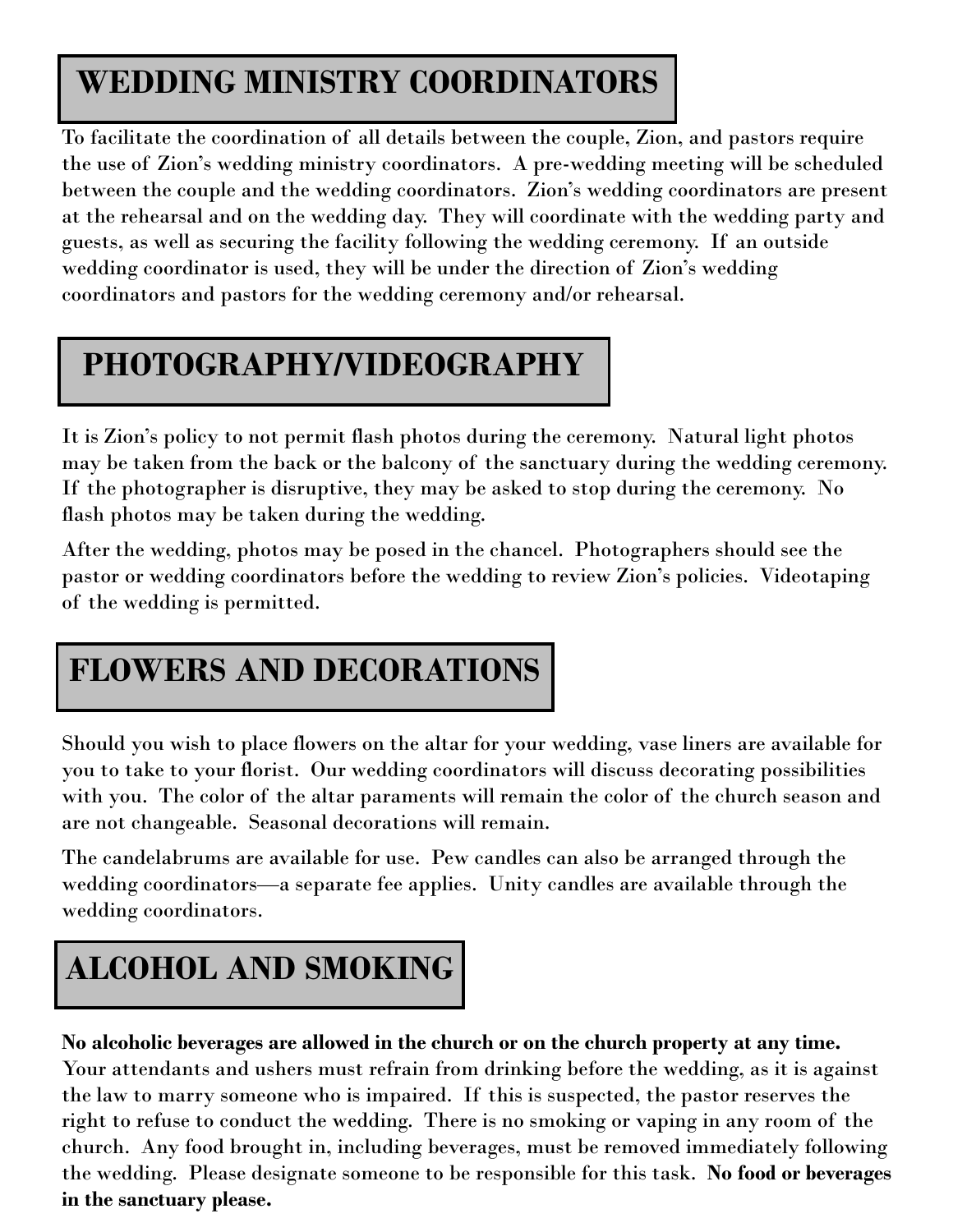#### **USE OF FACILITIES AND SAFEKEEPING OF PERSONAL ITEMS**

Absolutely no rice or any other material may be thrown inside or outside of the church at any time. If it is the desire of the couple to use the Social Room of the church for a reception following the ceremony, contact the Church Office for availability and fees. The church will be available for 2 1/2 hours prior to the ceremony for setting up, flowers, decorations, or photographs prior to the ceremony and for the wedding party preparations. If additional time prior to the ceremony is required, please notify the wedding coordinators. Please place all trash in the waste receptables in the Nursery or Living Library and leave the faculties in the same condition as when you arrived. Zion assumes no liability for items lost or stolen. It is suggested that all personal items and valuables be secured prior to the wedding ceremony.

## **WEDDING FEES**

The following fee schedule has been established by Zion's Congregational Church Council:

| <b>Wedding Ministry Coordinators</b> | \$200                                                     |
|--------------------------------------|-----------------------------------------------------------|
| Organist                             | \$200                                                     |
| Audio Technician                     | \$50                                                      |
| Soloist                              | varies                                                    |
| Bulletins (on request)               | varies                                                    |
| Candelabrum                          | no fee                                                    |
| <b>Pew Candles</b>                   | \$40                                                      |
| Pastor                               | honorarium (no established fee for current members)       |
|                                      | \$500 for non-members                                     |
| Use of Sanctuary                     |                                                           |
| Current members:                     | no fees                                                   |
| Non-members:                         | \$850 (includes \$250 cleanup deposit)                    |
|                                      | (\$400 deposit due when wedding request form is returned) |
| Use of Social Room for reception:    |                                                           |
| Current members:                     | no fees                                                   |
| Non-members:                         | \$200                                                     |

**\*\*All fees must be paid by the time of the wedding rehearsal\*\***